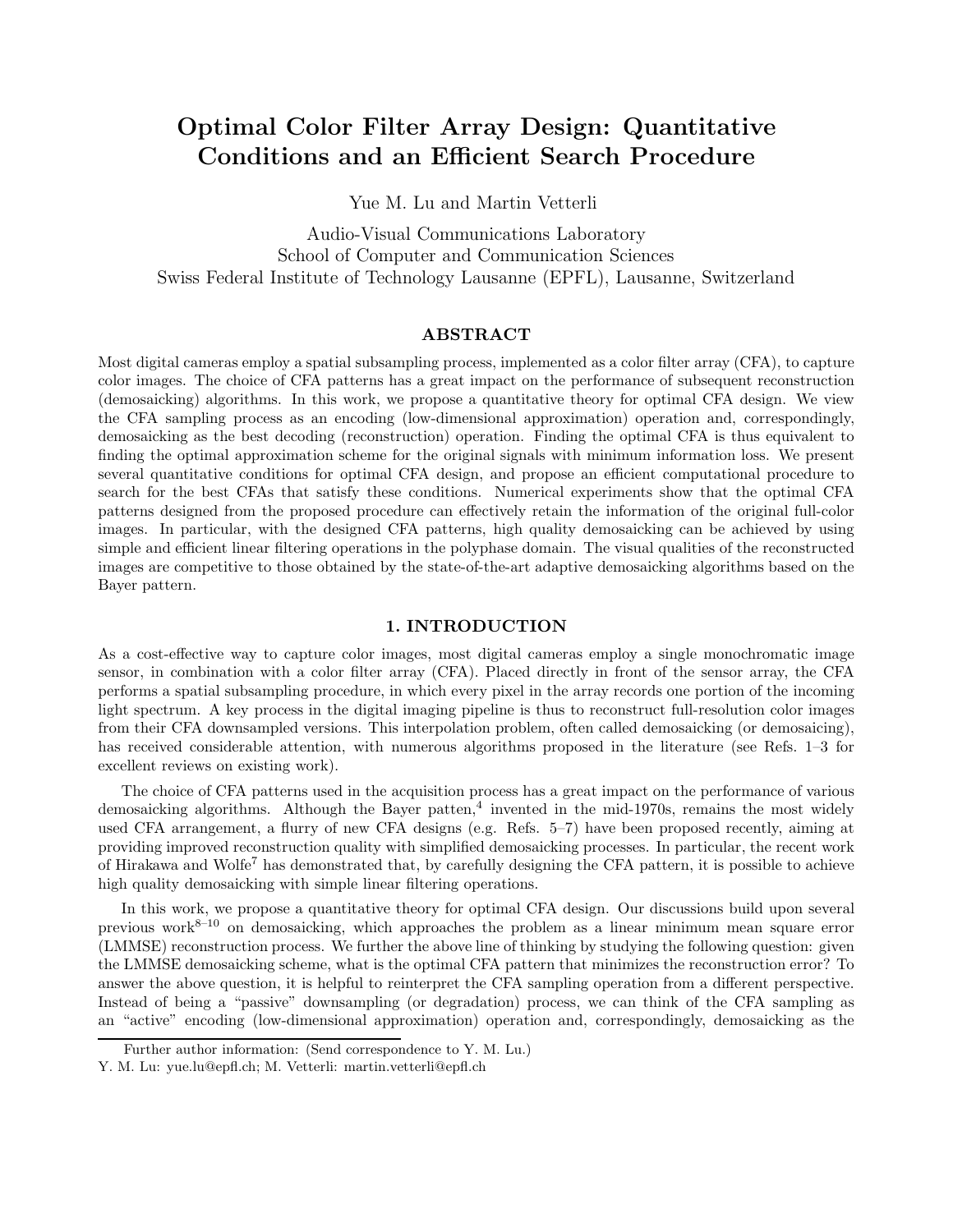| G                   | R | G      | R | G      | R |
|---------------------|---|--------|---|--------|---|
| B                   | G | 4<br>B | G | 7<br>в | G |
| G                   | R | G      | R | G      | R |
| $\overline{2}$<br>В | G | 5<br>В | G | 8<br>В | G |
| G.                  | R | G      | R | G      | R |
| 3<br>В              | G | 6<br>B | G | 9<br>В | G |

Figure 1. A portion of the Bayer CFA, whose sampling pattern is 2-by-2 periodic. Each of the nine periodic blocks contains two green pixels, one red pixel, and one blue pixel.

best decoding (reconstruction) operation. Finding the optimal CFA is thus equivalent to finding the optimal approximation scheme for the original signals with minimum information loss.

There exist close analogies between the above task and several classical problems in communication and learning theories, for which the Karhunen-Loève transform, also referred to as the principle component analysis  $(PCA)$ ,<sup>11</sup> provides the optimal solutions. The challenge in our case comes from the physical setups of the CFA. In particular, we need to search for the optimal CFA among a very limited subset of possible "encoding" matrices. This additional constraint greatly complicates the optimization problem and precludes simple solutions provided by the PCA.

The rest of the paper is organized as follows. We first briefly overview the concept of optimal (minimum mean square error) linear demosaicking in Section 2, which serves as the starting point of our discussion. Interpreting the CFA sampling processes as constrained low-dimensional approximation operators, we provide in Section 3 several equivalent quantitative conditions for optimal CFA design. The associated optimization task turns out to be nontrivial. In Section 4 we propose an efficient iterative procedure to search for the optimal CFAs. Numerical experiments in Section 5 show that the optimal CFA patterns designed from the proposed procedure can effectively retain the information of the original full-color images. In particular, with the designed CFA patterns, high quality demosaicking can be achieved by using simple and efficient linear filtering operations in the polyphase domain. Section 6 concludes the paper. We present in this paper only the main results and ideas of our work, and leave all the proofs and other technical details to Ref. 12.

# 2. PRELIMINARIES

### 2.1 The Bayer CFA and its Matrix-Vector Representation

We start by describing a general matrix-vector notation for the CFA sampling process. Although for simplicity reasons our discussion in this section focuses solely on the Bayer CFA,<sup>4</sup> the formulations presented below can be easily generalized (see Section 3.2) to work with arbitrary periodic CFAs.

As shown in Figure 1, the sampling pattern of the Bayer CFA is 2-by-2 periodic. For the kth  $(1 \leq k \leq 9)$ block in the figure, we can define a corresponding "super pixel"<sup>8</sup> to be the following vector

$$
\boldsymbol{x}_k \stackrel{\text{def}}{=} [r_{k,1}, r_{k,2}, r_{k,3}, r_{k,4}, g_{k,1}, g_{k,2}, g_{k,3}, g_{k,4}, b_{k,1}, b_{k,2}, b_{k,3}, b_{k,4}]^T, \tag{1}
$$

where  ${r_{k,n}, g_{k,n}, b_{k,n}}_{n=1}^4$  are the red, green, and blue pixels in that block. Due to the CFA sampling process, the sensor can only observe a partial version of  $x_k$ . Denoting by  $y_k$  the vector of sensor measurements on the kth block, we have

$$
\bm{y}_k \stackrel{\text{def}}{=} [g_{k,1}, b_{k,2}, r_{k,3}, g_{k,4}]^T.
$$

The observation  $y_k$  and the full-resolution super pixel  $x_k$  can be linked in a compact form as  $y_k = A_0 x_k$ , where

$$
A_0 \stackrel{\text{def}}{=} \left[ P_r \ P_g \ P_b \ \right] \tag{2}
$$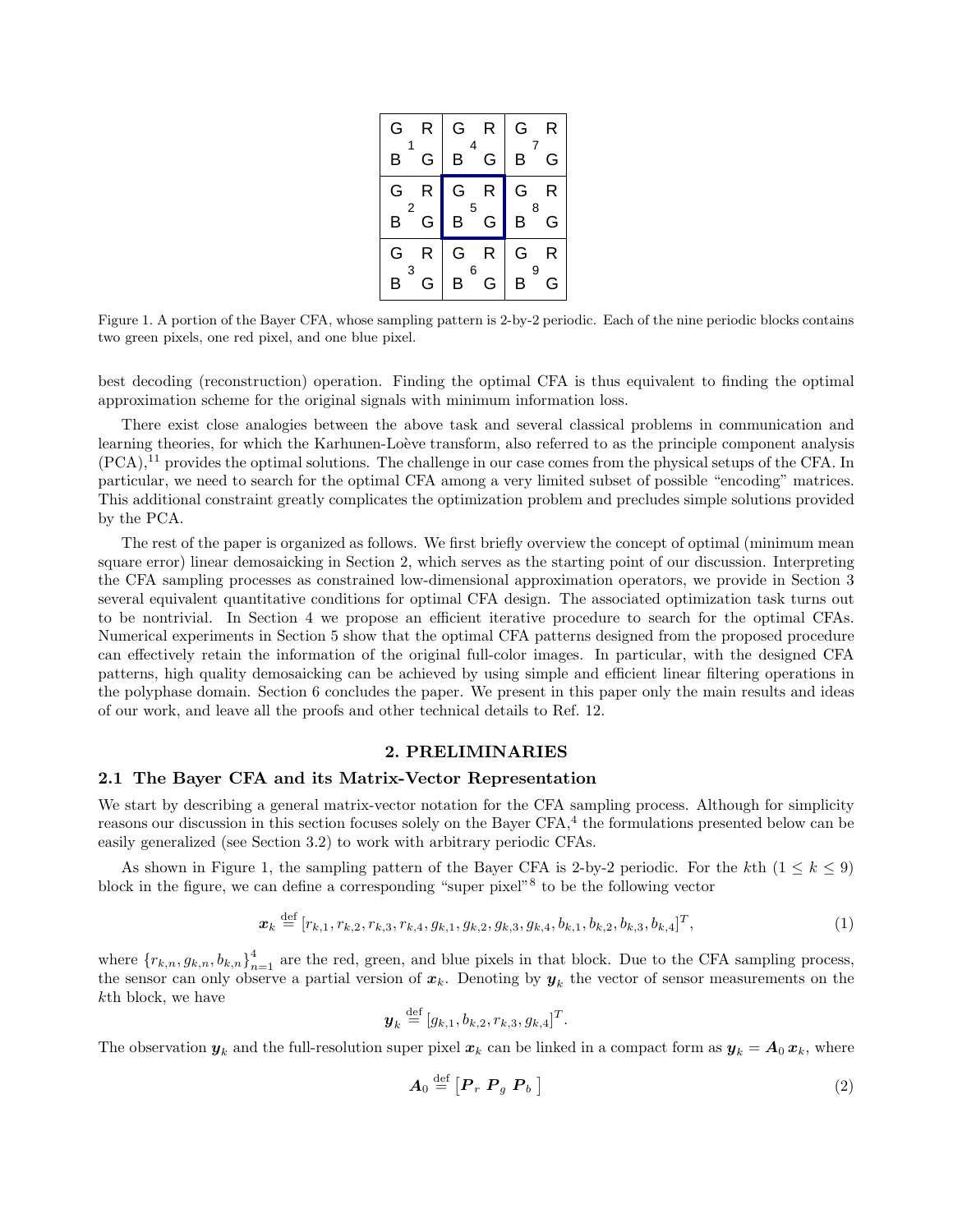is a block matrix containing three diagonal submatrices

$$
\boldsymbol{P}_r \stackrel{\text{def}}{=} \text{diag}(0, 0, 1, 0), \ \boldsymbol{P}_g \stackrel{\text{def}}{=} \text{diag}(1, 0, 0, 1), \text{ and } \boldsymbol{P}_b \stackrel{\text{def}}{=} \text{diag}(0, 1, 0, 0). \tag{3}
$$

#### 2.2 Linear Minimum Mean Square Error Demosaicking: A Brief Overview

We only consider linear demosaicking algorithms in this paper. Despite their simplicity and nonadaptive nature, linear algorithms enjoy great advantages in computational efficiency. Moreover, their filtering-based implementations are especially suitable for hardware realizations.

Suppose that we want to estimate the full-resolution super pixel  $x_5$  in Figure 1 through a linear combination of all sensor measurements  $\{y_1, ..., y_9\}$  within its 3-by-3 neighborhood. This estimation process can be represented by the following matrix-vector product

$$
\widehat{\boldsymbol{x}}_5 = \boldsymbol{D} \left[ \boldsymbol{y}_1^T, \boldsymbol{y}_2^T, \dots, \boldsymbol{y}_9^T \right]^T, \tag{4}
$$

where  $\hat{x}_5$  is the estimated value and  $D$  is the demosaicking matrix.

Adopting the notational convention introduced in Ref. 10, we stack all the super pixels within the 3-by-3 neighborhood and get

$$
\boldsymbol{p}_5 \stackrel{\text{def}}{=} [\boldsymbol{x}_1^T, \boldsymbol{x}_2^T, \dots, \boldsymbol{x}_9^T]^T. \tag{5}
$$

In what follows, we refer to such stacked vectors as "hyperpixels". Since  $y_k = A_0 x_k$  for all k, it follows that

$$
[\boldsymbol{y}_1^T, \boldsymbol{y}_2^T, \ldots, \boldsymbol{y}_9^T]^T = \boldsymbol{A} \, \boldsymbol{p}_5,
$$

where

$$
A \stackrel{\text{def}}{=} I_9 \otimes A_0. \tag{6}
$$

We call the matrix  $\boldsymbol{A}$  defined above the CFA sampling matrix.

The quality of reconstruction can be measured in terms of the squared distance between the original signal  $x_5$  and its estimate  $\widehat{x}_5 (= DAp_5)$  as follows

$$
\begin{aligned} e_5 &= \|\boldsymbol{x}_5-\widehat{\boldsymbol{x}}_5\|^2 \\ &= \|\boldsymbol{S}\,\boldsymbol{p}_5-\boldsymbol{D}\boldsymbol{A}\,\boldsymbol{p}_5\|^2, \end{aligned}
$$

where  $S \stackrel{\text{def}}{=} [0,0,0,0,0,0,0,0] \otimes I_{12}$  effectively "selects"  $x_5$  from  $p_5$ . If we have access to a dictionary of K hyperpixels  ${p_k}_{k=1}^K$ , then the average performance of a demosaicking matrix  $D$  can be measured by the mean square error of reconstruction, defined as

$$
MSE \stackrel{\text{def}}{=} \frac{1}{K} \sum_{k=1}^{K} ||\mathbf{S}\mathbf{p}_k - \mathbf{D}\mathbf{A}\mathbf{p}_k||^2. \tag{7}
$$

The optimal linear demosaicking scheme in the minimum mean square error (MMSE) sense is thus the solution to the following optimization problem: $8-10$ 

$$
D^* = \arg\min_{D} \frac{1}{K} \sum_{k=1}^{K} ||S \, p_k - D A \, p_k||^2. \tag{8}
$$

A closed form solution to (8) is given by the classical Wiener estimator

$$
\boldsymbol{D}^* = \boldsymbol{SCA}^T (\boldsymbol{ACA}^T)^\dagger,\tag{9}
$$

where

$$
\boldsymbol{C} \stackrel{\text{def}}{=} \frac{1}{K} \sum_{k=1}^{K} \boldsymbol{p}_k \, \boldsymbol{p}_k^T \tag{10}
$$

is the data correlation matrix.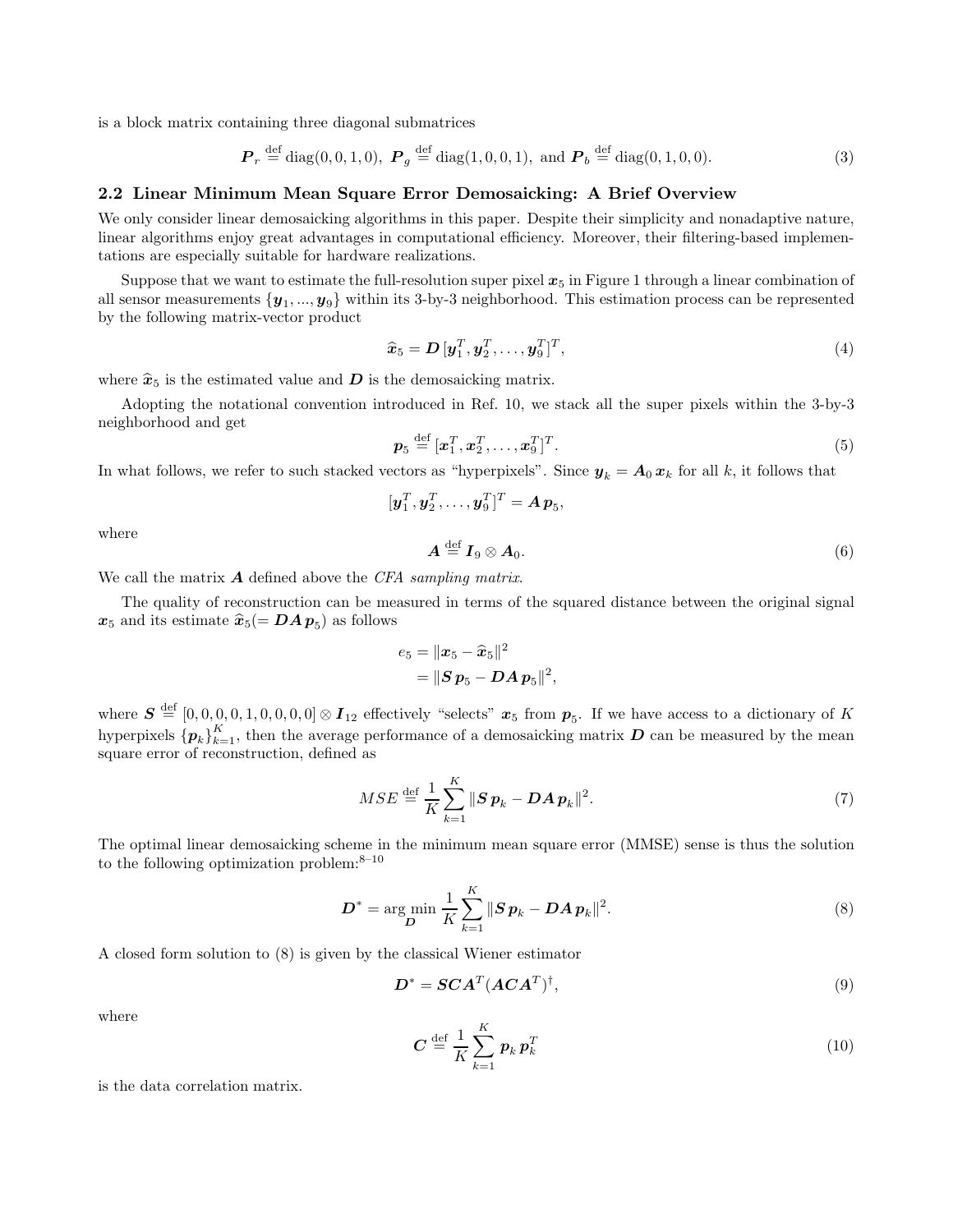# 3. QUANTITATIVE CONDITIONS FOR OPTIMAL CFA DESIGN

# 3.1 CFA Sampling as Optimal Low-Dimensional Approximations

In this work, we study the following question: given the LMMSE demosaicking scheme in (8), what is the optimal CFA pattern (i.e. sampling matrix  $\bf{A}$ ) that minimizes the reconstruction error? More specifically, we aim to solve the following constrained optimization problem

$$
\boldsymbol{A}^* = \underset{\boldsymbol{A}\in\mathcal{A}}{\arg\min} \left( \underset{\boldsymbol{D}}{\min} \frac{1}{K} \sum_{k=1}^K \|\boldsymbol{S}\,\boldsymbol{p}_k - \boldsymbol{D}\boldsymbol{A}\,\boldsymbol{p}_k\|^2 \right),\tag{11}
$$

where  $A$  is a set containing all feasible CFAs patterns. There exist close analogies between the above task and several classical problems in communication and learning theories. In particular, it is helpful to interpret the CFA sampling matrix  $\vec{A}$  in (11) as an encoding (low-dimensional approximation) operation and, correspondingly, demosaicking  $D$  as the best decoding (reconstruction) operation. Finding the optimal CFA is thus equivalent to finding the optimal approximation scheme for the original signals with minimum information loss.

The challenge in our case arises from the physical setups of the CFA, which confine our search within a very limited set A of possible "encoding" matrices. This additional constraint greatly complicates the optimization problem and precludes classical solutions such as the Karhunen-Loève transform (or PCA).

#### 3.2 Matrix-Vector Representations for General CFAs

In order to precisely define the constraint set  $A$  in (11), we first need to extend the notation introduced in Section 2.1 to the general cases of periodic CFA patterns of block size  $N$ -by- $N$ , where  $N > 2$ .

Similar to (1), we can define a super pixel  $x_k$  (of size  $3N^2 \times 1$ ) for each N-by-N block. Meanwhile, within each neighborhood of  $(2L + 1)$ -by- $(2L + 1)$  super pixels, we can define the stacked hyperpixel  $p_k$  as in (5). The CFA sampling process can again be represented as a matrix-vector multiplication. The corresponding CFA sampling matrix is obtained as

$$
\boldsymbol{A} = \boldsymbol{I}_{(2L+1)^2} \otimes \boldsymbol{A}_0,
$$

where  $A_0$  is defined in (2). In the general case, the submatrices  $P_r, P_q, P_b$  of  $A_0$  are diagonal matrices of size  $N$ -by- $N$ , written as

$$
\boldsymbol{P}_r = \text{diag}(c_r(1), \ldots, c_r(N^2)), \boldsymbol{P}_g = \text{diag}(c_g(1), \ldots, c_g(N^2)), \text{ and } \boldsymbol{P}_b = \text{diag}(c_b(1), \ldots, c_b(N^2)),
$$

respectively. The "color coefficient vector"

$$
\mathbf{c} \stackrel{\text{def}}{=} [c_r(1), \dots, c_r(N^2), c_g(1), \dots, c_g(N^2), c_b(1), \dots, c_b(N^2)]^T
$$

represent the relative percentages of red, green, and blue information acquired at different pixels in the CFA block. Unlike the Bayer CFA for which the color coefficients can only take values of either 0 or 1, we allow the color coefficients to be real numbers, subject to the following convexity condition

$$
\mathbf{c} \in \mathcal{C} \stackrel{\text{def}}{=} \left\{ \mathbf{c} : c_r(n) \in [0,1], c_g(n) \in [0,1], c_b(n) \in [0,1], c_r(n) + c_g(n) + c_b(n) = 1, \text{ for } 1 \le n \le N^2 \right\}.
$$

The CFA sampling matrix  $\vec{A}$  is completely determined by the color coefficient vector  $\vec{c}$ . In fact, from its definition, we can represent  $\bm{A}$  as a function of  $\bm{c}$  as

$$
\mathbf{A}(\mathbf{c}) = \sum_{n=1}^{N^2} \left( c_r(n) \mathbf{M}_r(n) + c_g(n) \mathbf{M}_g(n) + c_b(n) \mathbf{M}_b(n) \right),\tag{12}
$$

where  $\{M_r(n), M_g(n), M_b(n)\}\$ <sub>n</sub> are constant matrices of zeros and ones. The constraint set A can now be compactly defined as

$$
\mathcal{A} \stackrel{\text{def}}{=} \{A(c) : c \in \mathcal{C}\}.
$$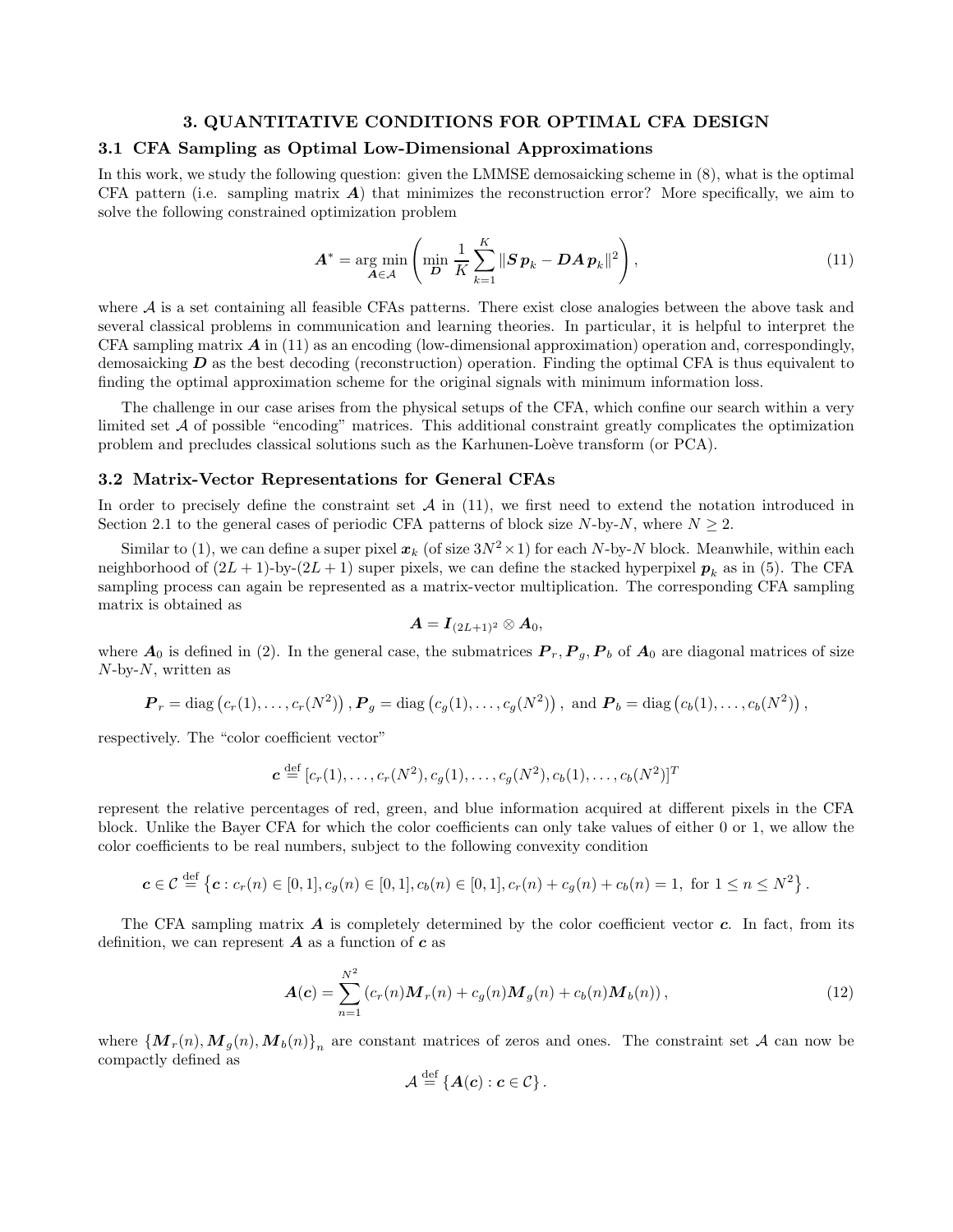#### 3.3 Three Equivalent Conditions for Optimal CFA Design

Note that the data correlation matrix  $C$  defined in (10) is positive semidefinite. Consequently, we can factorize it as  $C = PP$ , where P is another positive semidefinite matrix. The "square root" matrix P turns out to be very useful in simplifying the optimization condition given in (11).

LEMMA 3.1. The mean square error term in  $(7)$  can be rewritten as

$$
MSE = \|\boldsymbol{P}\boldsymbol{S}^T - \boldsymbol{P}\boldsymbol{A}^T \boldsymbol{D}^T\|_F^2, \tag{13}
$$

where  $\lVert \cdot \rVert_F$  is the Frobenius norm of a matrix.

Substituting  $(13)$  into  $(11)$ , we reach our first condition on optimal CFAs.

PROPOSITION 1. The optimal CFA can be obtained as

$$
\mathbf{A}^* = \underset{\mathbf{A} \in \mathcal{A}}{\arg \min} \left( \underset{\mathbf{D}}{\min} \ \|\mathbf{P}\mathbf{S}^T - \mathbf{P}\mathbf{A}^T \mathbf{D}\|_F^2 \right). \tag{14}
$$

The above mean square error is minimized when  $D$  is equal to

$$
\boldsymbol{D}^*(\boldsymbol{A}) = (\boldsymbol{P}\boldsymbol{A}^T)^{\dagger} \boldsymbol{P}\boldsymbol{S}^T. \tag{15}
$$

Replacing D in (14) with  $D^*(A)$ , we can obtain the second equivalent condition for optimal CFA design as follows.

PROPOSITION 2. The optimal CFAs can be obtained by

$$
\mathbf{A}^* = \underset{\mathbf{A} \in \mathcal{A}}{\arg \ min} \, \| (\mathbf{I} - (\mathbf{P}\mathbf{A}^T)(\mathbf{P}\mathbf{A}^T)^{\dagger}) \mathbf{P} \mathbf{S}^T \|_F^2. \tag{16}
$$

We note that  $I - (P A^T)(P A^T)^{\dagger}$  in (16) is in fact the projection onto the subspace that is orthogonal to  $\mathcal{R}(P A^T)$ . Denoting this projection operator by  $\mathbf{P}_{\mathcal{R}(P A^T)^{\perp}}$ , we can further simplify the equivalent condition for optimal CFA as follows.

PROPOSITION 3. The optimal CFAs can be obtained by

$$
\mathbf{A}^* = \underset{\mathbf{A} \in \mathcal{A}}{\arg \min} \sum_{n=1}^{3N^2} \|\mathbf{P}_{\mathcal{R}(\mathbf{P}\mathbf{A}^T)^{\perp}} \mathbf{p}_n\|^2, \tag{17}
$$

where  $p_n$   $(1 \le n \le 3N^2)$  is the nth column vector of  $\boldsymbol{P}\boldsymbol{S}^T$ .

The above result leads to a nice geometric interpretation for optimal CFA design. Intuitively, by changing the CFA sampling matrix  $A$ , we can "tilt" the subspace  $\mathcal{R}(PA^T)$ . Finding the optimal CFA is thus equivalent to finding the best "tilted" subspace that are closest to the point cloud  $\{p_n\}_{n=1}^{3N^2}$  in orthogonal distances.

# 4. AN EFFICIENT COMPUTATIONAL PROCEDURE FOR OPTIMAL CFA DESIGN

As shown in Section 3.2, the CFA sampling matrices  $A \in \mathcal{A}$  can be parameterized by the color coefficient vectors  $c \in \mathcal{C}$ . Consequently, (17) is equivalent to minimizing a penalty function

$$
f(\mathbf{c}) \stackrel{\text{def}}{=} \sum_{n=1}^{3N^2} \|\mathbf{P}_{\mathcal{R}(\boldsymbol{P}\boldsymbol{A}^T(\mathbf{c}))^\perp} \boldsymbol{p}_n\|^2
$$

of  $3N^2$  variables. Unfortunately, such functions are generally nonconvex. For example, we show in Figure 2 a 2-D cross section of such a function, which exhibits highly nonconvex behaviors.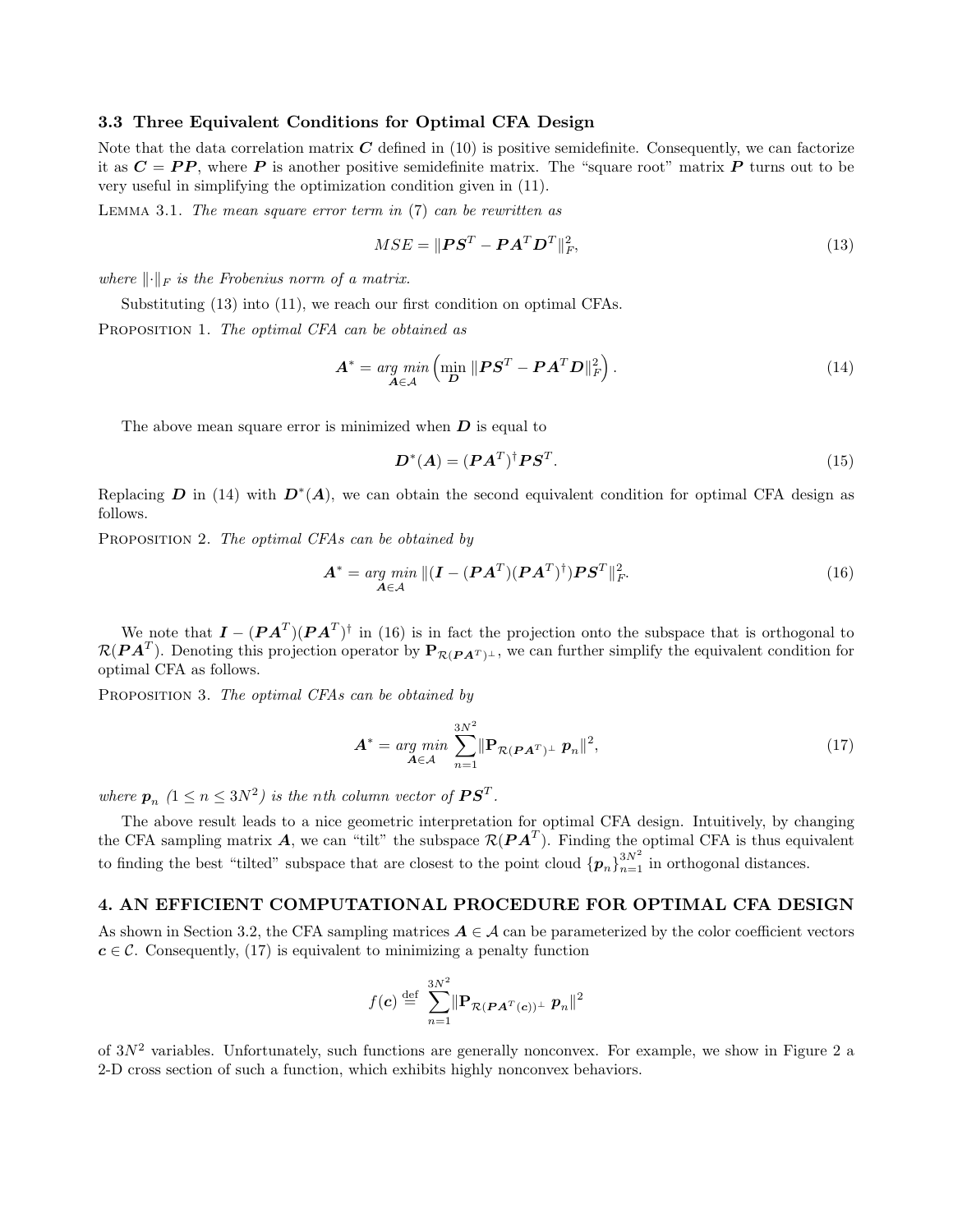

Figure 2. A 2-D cross section of the penalty function  $f(c)$ .

In what follows, we propose an iterative procedure to search for the optimal CFAs. Each step in the proposed iteration process is a convex optimization problem with easy solutions. To start, we first rewrite the "sequential" optimization problem in (14) into the following "simultaneous" optimization scheme

$$
(\boldsymbol{A}^*, \boldsymbol{D}^*) = \underset{\boldsymbol{A} \in \mathcal{A}, \boldsymbol{D}}{\arg \min} \|\boldsymbol{P}\boldsymbol{S}^T - \boldsymbol{P}\boldsymbol{A}^T\boldsymbol{D}\|_{\text{F}}^2.
$$
 (18)

For fixed **A**, the above problem is convex, and the corresponding optimal solution  $D^*(A)$  is given in (15). Now consider the case when we fix  $D$  and search for the best  $A$ . Substituting (12) into (18), we get

$$
\boldsymbol{c}^*(\boldsymbol{D}) = \underset{\boldsymbol{c}\in\mathcal{C}}{\arg\min} \|\boldsymbol{P}\boldsymbol{S}^T - \sum_{n=1}^{N^2} \left( c_r(n)\boldsymbol{P}\boldsymbol{M}_r^T(n)\boldsymbol{D} + c_g(n)\boldsymbol{P}\boldsymbol{M}_g^T(n)\boldsymbol{D} + c_b(n)\boldsymbol{P}\boldsymbol{M}_b^T(n)\boldsymbol{D} \right)\|_{\text{F}}^2. \tag{19}
$$

This is a quadratic programming problem with inequality constraints, which can be efficiently solved by methods such as the interior point algorithm.<sup>13</sup> We can now summarize the proposed iterative search procedure as follows.

#### Procedure 1 Iterative Computational Procedure to Search for the Optimal CFAs

Input: Block size  $N$  of the CFA, and neighborhood size  $L$ . Output: A color coefficient vector c for the CFA. Randomly choose an initial value  $c^{(0)}$  from the constraint set C. Initialize the iteration counter:  $i \leftarrow 0$ repeat Set  $\boldsymbol{A} = \boldsymbol{A}(\boldsymbol{c}^{(i)})$ . Let  $\boldsymbol{D} = (\boldsymbol{P}\boldsymbol{A}^T)^{\dagger}\boldsymbol{P}\boldsymbol{S}^T.$ Calculate the MSE  $e^{(i)} = ||\boldsymbol{P}\boldsymbol{S}^T - \boldsymbol{P}\boldsymbol{A}^T\boldsymbol{D}||^2_{\text{F}}.$ Solve for the quadratic minimization problem (19) and set the solution to be  $c^{(i+1)}$ .  $i \leftarrow i + 1$ until  $i \geq 2$  and  $|e^{(i-1)} - e^{(i-2)}|$  is smaller than a given threshold  $\delta$ .  $\textbf{return} \;\; \bm{c} \leftarrow \bm{c}^{(i)}.$ 

#### 5. NUMERICAL EXPERIMENTS

In our experiments, we set the parameters to be  $N = 4$  and  $L = 2$ . This choice means that we are searching for 4-by-4 CFA patterns, and that the demosaicking algorithm can be implemented as 5-by-5 linear filtering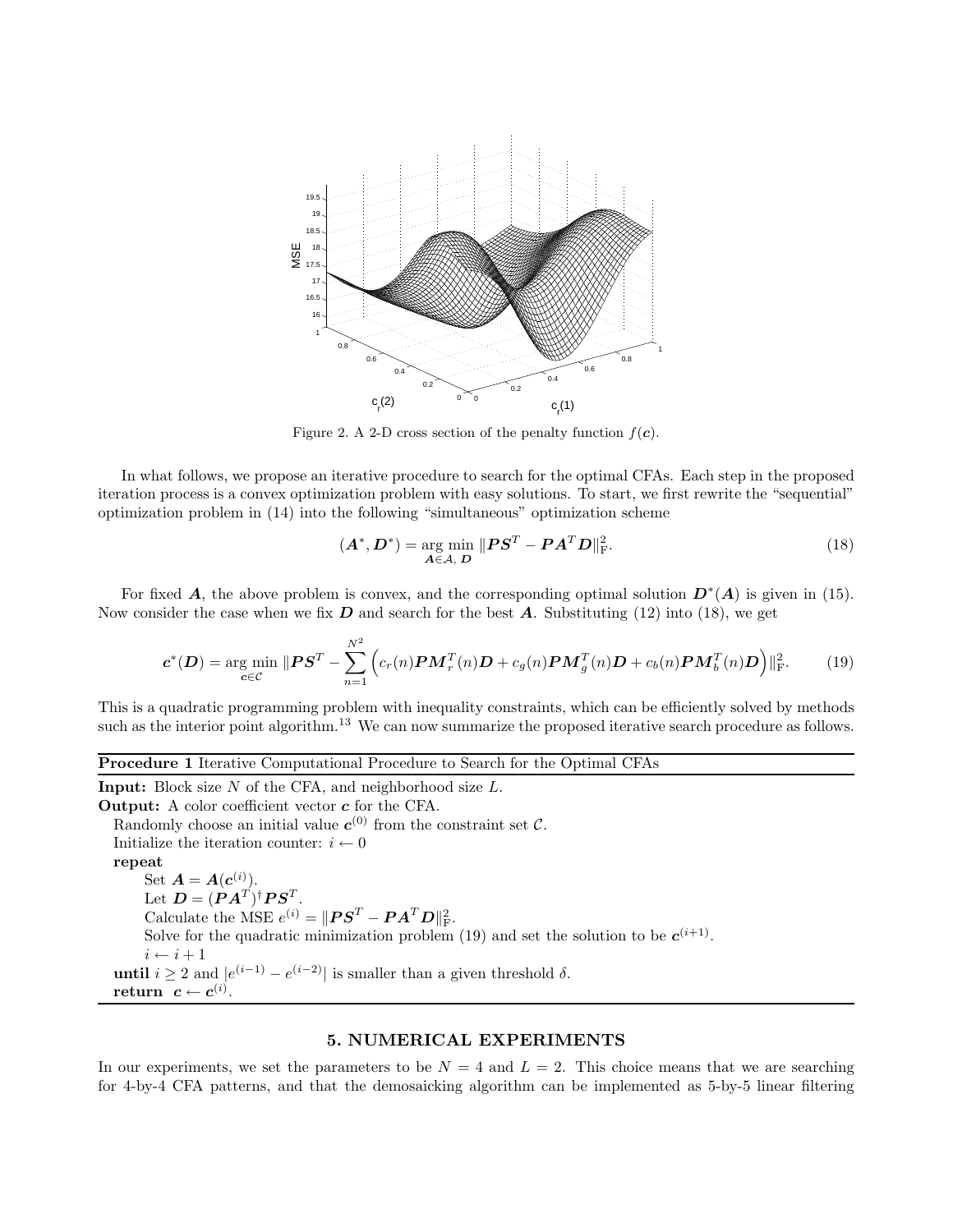

Figure 3. (a) The convergence behavior of the proposed iterative search procedure. (b) The obtained 4-by-4 periodic CFA.

operations in the polyphase domain. We calculate the data correlation matrix  $C$  in (10) by using a database of 24 standard Kodak test images. Figure 3(a) shows the convergence behavior of the proposed iterative search procedure. We can see that the MSE values decrease monotonically throughout the iteration process, and the entire procedure converges after about 360 iterations. The result of the search is a 4-by-4 CFA, whose sampling pattern is shown in Figure 3(b).

Figure 4 shows the detailed portions of six color images reconstructed from the 4-by-4 CFAs designed by the proposed scheme. Note that in obtaining these results, we adopt the standard "leave-one-out" method: we obtain the CFA by calculating the data correlation matrix  $C$  from 23 out of the 24 test images; we then test the CFA and the demosaicking algorithm on the image that was left out. The demosaicking process uses simple nonadaptive linear filtering in the polyphase domain. Despite the relative simplicity of the demosaicking algorithm, the reconstructed images show fairly high qualities with few visible artifact, which suggests the effectiveness of the proposed optimal CFA design procedure.

#### 6. CONCLUSIONS

We proposed a quantitative theory for optimal CFA design. The key in our work is to interpret the CFA sampling operation as an "active" encoding (low-dimensional approximation) operation and, correspondingly, demosaicking as the LMMSE decoding (reconstruction) operation. Finding the optimal CFA is thus equivalent to finding the optimal approximation scheme for the original signals with minimum information loss. We presented several equivalent conditions for optimal CFA design, and proposed an efficient iterative procedure to search for the best CFAs that satisfy these conditions. Numerical experiments show that the optimal CFA patterns designed from the proposed procedure can effectively retain the information of the original full-color images. In particular, with the designed CFA patterns, high quality demosaicking can be achieved by using simple and efficient linear filtering operations in the polyphase domain. The visual qualities of the reconstructed images are competitive to those obtained by the state-of-the-art adaptive demosaicking algorithms based on the Bayer pattern. For future research, we plan to explore several variations on the proposed scheme, including adaptive demosaicking for improved visual quality, and luminance/chrominance weighting to exploit the fact that the human visual system is more sensitive to the luminance channel than to the chrominance channels.

# REFERENCES

- [1] Ramanath, R., Snyder, W. E., Bilbro, G. L., and Sander III, W. A., "Demosaicking methods for Bayer color arrays," J. Electron. Imag. 11, 306–315 (Jul. 2002).
- [2] Gunturk, B. K., Glotzbach, J., Altunbasak, Y., Schafer, R. W., and Mersereau, R. M., "Demosaicking: Color filter array interpolation," IEEE Signal Process. Mag. 22, 44-54 (Jan. 2005).